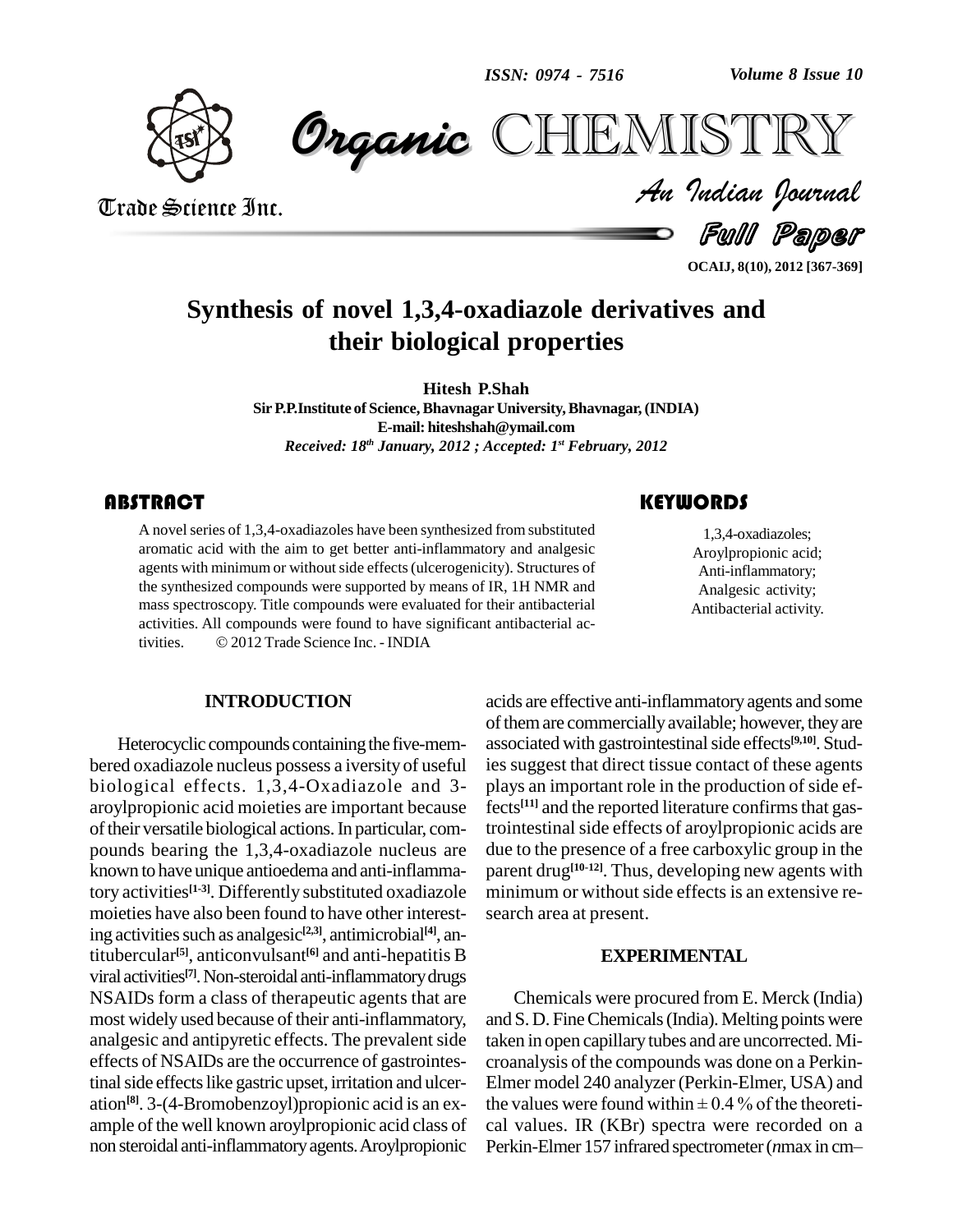# Full Paper

1) (Perkin-Elmer, USA) and 1H NMR spectra were recorded on a Varian E-360 MHz (Perkin-Elmer, USA) or Bruker spectrometer DPX-300MHz (Bruker, Germany) with tetramethylsilane (TMS) as an internal standard. Mass spectra were recorded on a Jeol JMS-D 300 instrument (Jeol, Japan) fitted with a JMS 2000 data system at 70 eV. Spectral data are consistent with the assigned structures. The progress of the reactions was monitored on silica gel G plates using iodine vapour as visualizing agent. All solvents were distilled prior to use.

# **Preparation of methyl phenyl acetate**

Phenyl acetic acid (40.8 g; 0.3 mole) was dis solved in methanol (200 ml) and con. Sulphuric acid (3 ml, 98%) was added drop wise. The reaction mixture was refluxed on water bath for four hours. The reaction mixture ws allowed to cool and poured in ice-cooled water. The mass was transferred to separatory funnel, thoroughly shaken and allowed to settle. Organic layer was collected, washed several  $(10g)$  in water (20 ml). To this,  $\alpha$ -chloro acetanilide times with water, dried and transferred to distillation flask. Ester was collected at 192 $\degree$  C. Yield : 38.6 g;  $\frac{1257}{\cancel{96}}$ 86%  $C_9H_{10}O_2$  b.p. 192  $^{\circ}$  C.

### **Preparation of phenyl acetyl hydrazine**

Methyl phenyl acetate (30.0 g, 0.2 mole) was mixed with ethanol (50 ml, 95%) and hydrazine hy drate (30 ml, 8%) was added. The reaction mixture was refluxed on waterbath for three hours. Excess of ethanol was distilled off. Residue was cooled to 4-5 C. The separated crystals were filtered and washed 2-3 times with ether. The product was recrystallised from ethanol. Yield, 27.6 ; 92% ; m.p.114 °C (Rep.  $\geq 0$ ) 116°C) Found N, 16.61%  $C_8H_{10}ON_2$ : Req. N, 16 16.89%

#### **Preparation of 5-benzyl-1,3,4-oxadiazole-2-thione**

Phenyl acetyl hydrazine (75.0 g: 0.5 mole) was dissolved in potassium hydroxide (56.0 g: 1.0 mole) in 100 ml water and 100 ml methanol with constant stirring. To this clear solution, carbon disulphide (60.0) ml, 1.0 mole) was added drop wise with constant stirring. The resulting solution was heated under reflux for six hours. Reflux condensor was removed and solution was filtered to remove any unreacted material orimpurities.The filtrate was acidified with dilute hydrochloric acid. The compound thus obtained was filtered, washed with water and dried in oven at  $105^{\circ}$ C. Recrystallised from alcohol. Yield, 58.56g 61% m.p.210 <sup>o</sup> C; Found: N, 14.50%; S, 16.6%  $C_{0}H_{0}ON_{0}S$ ; Required: N, 1458%; S, 16.66%

# **Preparation of 2-(N-phenyl carboxamido methyl thio)-5-benzyl-1,3,4-oxadiazole**

5-Benzyl-1,3,4-oxadiazole -2-thione (1.92g; 0.01 mole) was dissolved in solution of potassium hydroxide 5-Benzyl-1,3,4-oxadiazole -2-thione (1.92g; 0.01<br>mole) was dissolved in solution of potassium hydroxide<br>(10g) in water (20 ml). To this,  $\alpha$ -chloro acetanilide  $(2.37 \text{ g}; 0.014 \text{ mole})$  was added with constant stirring at 80 C. The reaction mixture was kept at 80 C fro two hours with stirring and after that left overnight. The crystalline mass that separated out was filtered, washed with cold water and dried. Recrystallised from ethanol. Yield, 1.91 g; 59% m.p.125°C; Found: N, 12.89%; S, 9.80%  $C_{17}H_{15}O_2N_3S$ ; Required: N, 12.92%; S, 9.84%

carboxamideo methyl thio) -5- benzyl-  $1,3,4$  -**Spectral data:** The IR Spectra of 2-(N-phenyl  $C_{17}H_{15}O_2N_3S$ ; Required: N, 12.92%; S, 9.84%<br>**Spectral data:** The IR Spectra of 2-(N-phenyl<br>carboxamideo methyl thio) -5- benzyl- 1,3,4 – oxadiazole, showed following characteristic bands at:  $3290$  cm<sup>-1</sup> (-NH str., acetamido group),  $1720$  cm<sup>-1</sup>  $(> C = O str., acyclic), 1650 cm^{-1} (-CO-NH linkage),$  $1600 \text{ cm}^{-1}$  ( > C= N -Stri., cyclic),  $1520 \text{ cm}^{-1}$  (C-O-C str., cyclic), 1430 cm-1 (-CH2, benzylic),1420 cm-1

|                  | $\bf R$                                              | M.F.                  | M.W. | <b>Yield</b> | M.P. <sup>o</sup> C | $%$ of N |       | $%$ of S |       |
|------------------|------------------------------------------------------|-----------------------|------|--------------|---------------------|----------|-------|----------|-------|
| No.              |                                                      |                       |      |              |                     | Found    | Reqd. | Found    | Reqd. |
| (1)              | (2)                                                  | (3)                   | (4)  | (5)          | (6)                 | (7)      | (8)   | (9)      | (10)  |
| 1.               | $-C_6H_5$                                            | $C_{17}H_{15}O_2N_3S$ | 325  | 59           | 121                 | 12.89    | 12.92 | 9.80     | 9.84  |
| 2.               | $-2-NO2-C6H4$                                        | $C_{17}H_{14}O_4N_4S$ | 370  | 61           | 75                  | 15.11    | 15.13 | 8.61     | 8.69  |
| 3.               | $-3-NO_2-C_6H_4$                                     | $C_{17}H_{14}O_4N_4S$ | 370  | 58           | 118                 | 15.15    | 15.13 | 8.65     | 8.64  |
| $\overline{4}$ . | $-4-NO_2-C_6H_4$                                     | $C_{17}H_{14}O_4N_4S$ | 370  | 51           | 140                 | 15.10    | 15.13 | 8.62     | 8.64  |
| 5.               | $-2$ -CH <sub>3</sub> -C <sub>6</sub> H <sub>4</sub> | $C_{18}H_{17}O_2N_3S$ | 339  | 65           | 105                 | 12.40    | 12.38 | 9.45     | 9.43  |
| 6.               | $-3$ -CH <sub>3</sub> -C <sub>6</sub> H <sub>4</sub> | $C_{18}H_{17}O_2N_3S$ | 339  | 69           | 85                  | 12.35    | 12.38 | 9.40     | 9.43  |
| 7.               | $-4$ -CH <sub>3</sub> -C <sub>6</sub> H <sub>4</sub> | $C_{18}H_{17}O_2N_3S$ | 339  | 55           | 91                  | 12.40    | 12.38 | 9.41     | 9.43  |

**TABLE1 : Physical properties of 2-(N-substituted carbxamido methyl thio)-5- benzyl 1,3,4- oxadiazoles**